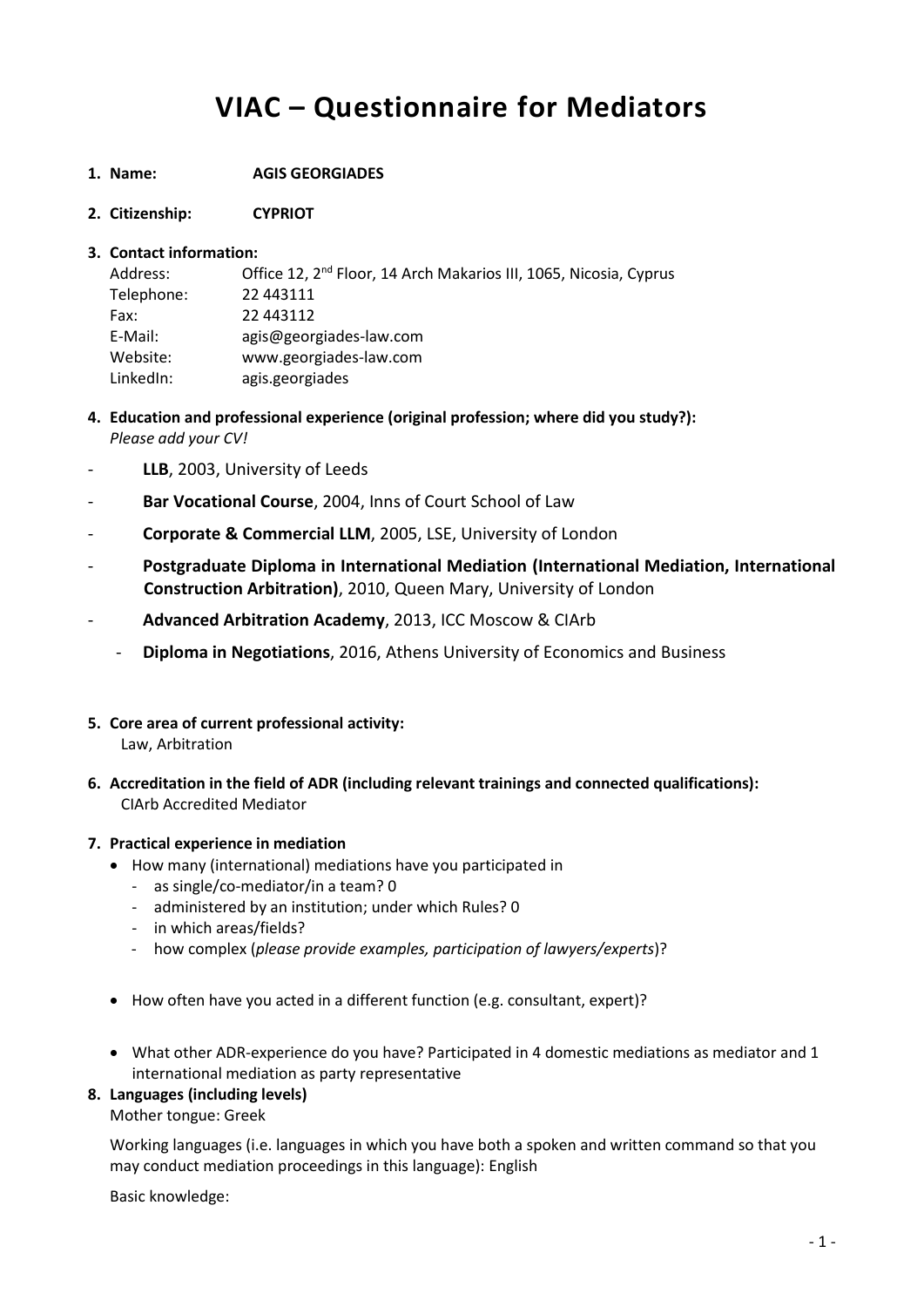### **9. Style of mediation**

*Where do you see yourself? Please tick box as appropriate or indicate your preferred style. FACILITATIVE*



**INTERACTION DIMENSION** 

*©* Alexander, Nadja (2011) "The Mediation Meta-Model - the realities of mediation practice," *ADR Bulletin*: Vol. 12: No. 6, Article 5. Available at: [http://epublications.bond.edu.au/adr/vol12/iss6/5;](http://epublications.bond.edu.au/adr/vol12/iss6/5) *see also here for a detailed description of the 6 mediation styles.*

**10. Please describe aspects of your personality which could be interesting to clients you are going to mediate; what would former clients emphasize in your work?** Identifying and targeting the main problem, focusing on resolving.

# **11. Publications and other activities in ADR related matters (e.g. training sessions, seminars, conferences, articles and others):**

Η Εκτέλεση των Διαιτητικών Αποφάσεων στην Κύπρο», Οίκο & Δόμηση, 02/2006

- «Η Αξιολόγηση στη Διαμεσολάβηση», (2010) Δελτίο Ανώνυμων Εταιρειών & ΕΠΕ, Issue 1890, p.41 (ένθετο)

- «Ο Θεσμός της Διαιτησίας στην Κύπρο» 20(2) Κυπριακό Νομικό Βήμα 21 (2011) και ΕΠολΔ (2012) 28

- "Evaluation Tactics in Mediation" 20(2) Κυπριακό Νομικό Βήμα 39 (2011)

- "Cyprus's Old ADR Schemes, and New Interests" (in collaboration with Guiseppe De Palo and Mary Trevor) 30(2) Alternatives 24 (2012)

- "Chapter 6: Cyprus" (in collaboration with Guiseppe De Palo & Mary Trevor), in EU Mediation Law and Practice (Oxford: 2012, Oxford University Press)

- "Chapter 5: Cyprus" (in collaboration with M. Schonewille and F. Schonewille), in The Variegated Landscape of Mediation (The Hague: 2014, Eleven)

- "Chapter 12: Cyprus" in World Arbitration Reporter (2nd ed., Juris)
- **12. Memberships in mediation institutions / functions in mediation institutions/organizations:** -
- **13. Special expertise or specializations (***please list a maximum of three***) in your ADR-practice:** Commercial, construction, energy
- **14. Soft Skills (e.g. intercultural competences):**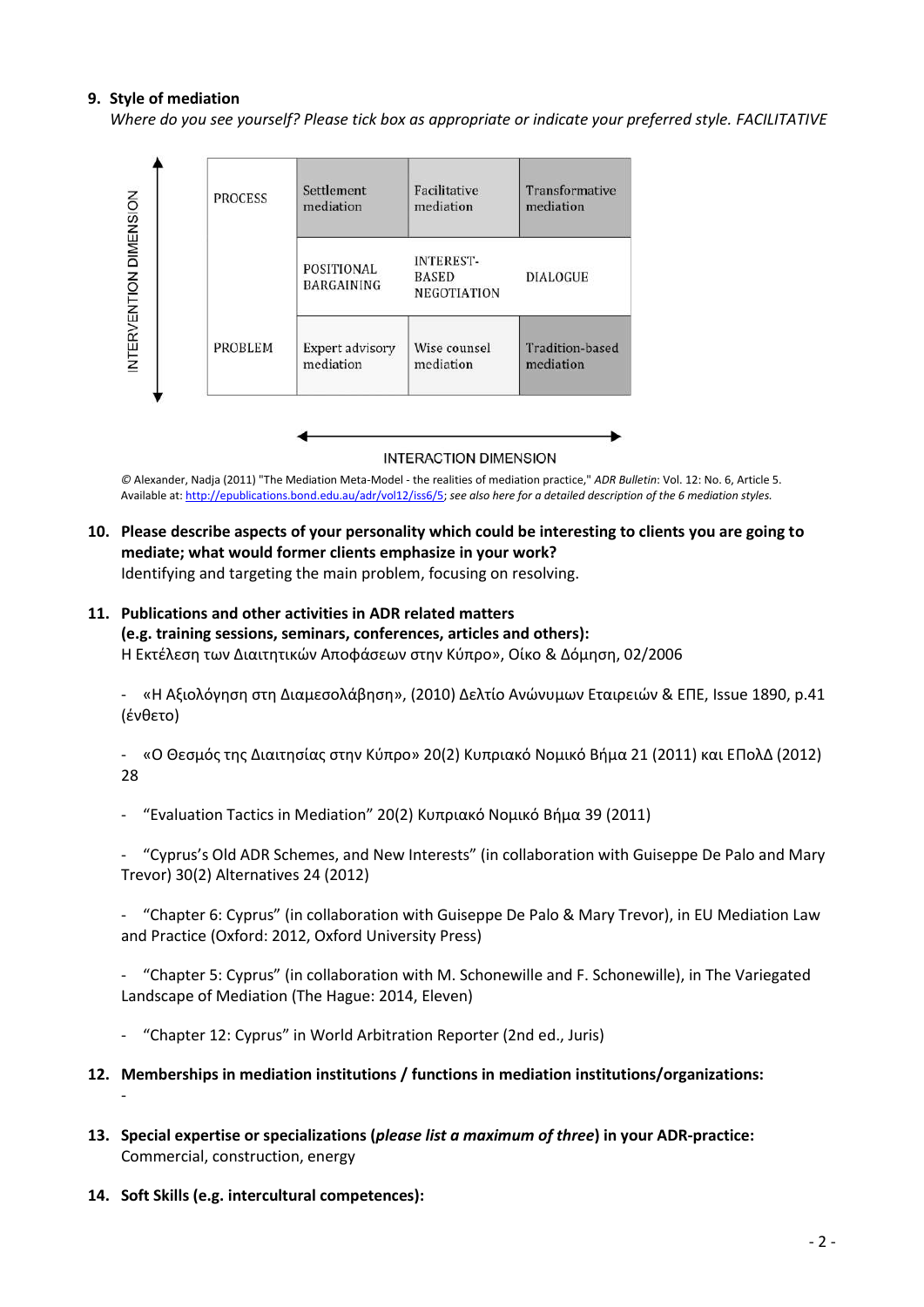- **15. How do you ensure your professional quality (e.g. coaching, practice supervision, etc?** Continuous education, private study and attending conferences
- **16. Date of birth: 01/08/80**

VIAC offers mediation practitioners the possibility to present themselves on its website. VIAC reserves the right to publish any presentations submitted and to remove it as the case may be. Parties are free to nominate a mediator of their choice and so is the VIAC Board when appointing a mediator. These presentations do not constitute recommendations but may assist the parties in choosing a mediator willing to conduct proceedings according to the Vienna Mediation Rules. The fact that a mediation practitioner appears on this list, does not authorize this person to use the title "VIAC-mediator".

 $\Box$  I have completed this questionnaire to the above to the best of my knowledge and believe they are accurate.

 $\Box$  I hereby consent that the data provided in this questionnaire may be processed for the appointment of mediators and published by VIAC. This includes in particular publication on the website of VIAC as well as use in any presentations, etc. This consent may be withdrawn at any time by contacting VIAC at our general contacts, in particular by email addressed to office@viac.eu. The consequence of any such withdrawal will be that my data will no longer be processed by VIAC. For further information see our privacy statement at [www.viac.eu.](http://www.viac.eu/en/privacy-statement)

\_\_\_\_\_\_\_\_\_\_\_\_\_\_\_\_\_\_\_\_\_\_ \_\_\_\_\_\_\_\_\_\_\_\_\_\_\_\_\_\_\_\_\_\_

Date and Signature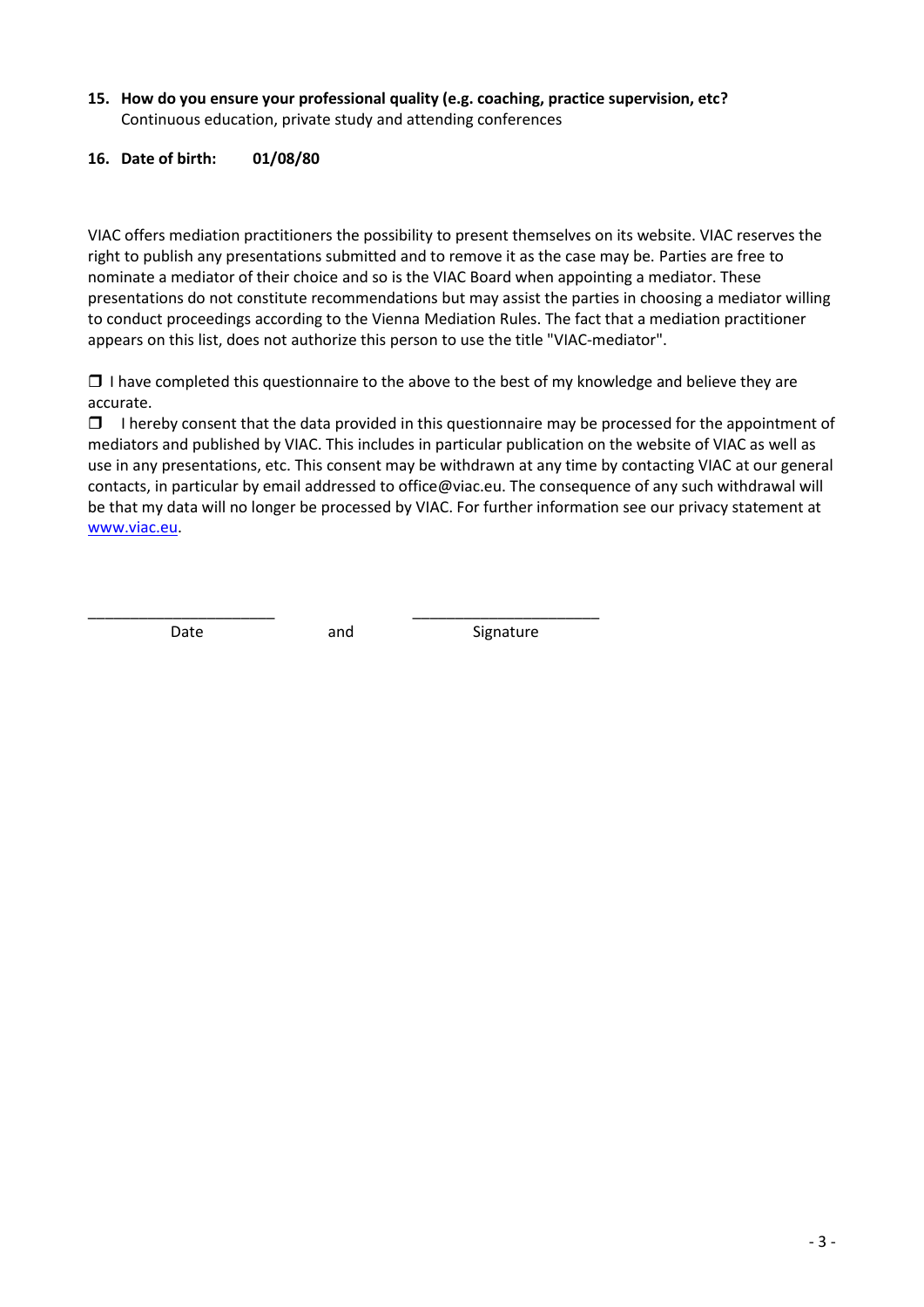

# **AGIS GEORGIADES**

**agis@georgiades-law.com www.georgiades-law.com**

**Nicosia Office**  Office 12, 2<sup>nd</sup> Floor 14 Arch. Makarios III Mitsi Building II, 1065, Nicosia T: 22 443111, F: 22 443112 T: 26 443111, F: 26 443112

**Paphos Office**  Office 102, 1<sup>st</sup> Floor 52 Griva Digeni 8047, Paphos

# **ACADEMIC QUALIFICATIONS**

- LLB, 2003, University of Leeds
- Bar Vocational Course, 2004, Inns of Court School of Law
- Corporate & Commercial LLM, 2005, LSE, University of London
- **Postgraduate Diploma in International Mediation (International Mediation, International Construction Arbitration)**, 2010, Queen Mary, University of London
- **Advanced Arbitration Academy**, 2013, ICC Moscow & CIArb
	- **Diploma in Negotiations**, 2016, Athens University of Economics and Business

# **PROFESSIONAL QUALIFICATIONS**

- Member of the Cyprus Bar Association
- Member of Lincoln's Inn
- Fellow of the Chartered Institute of Arbitrators
- CIArb Accredited Mediator

# **LANGUAGES**

Greek (native) & English (fluent)